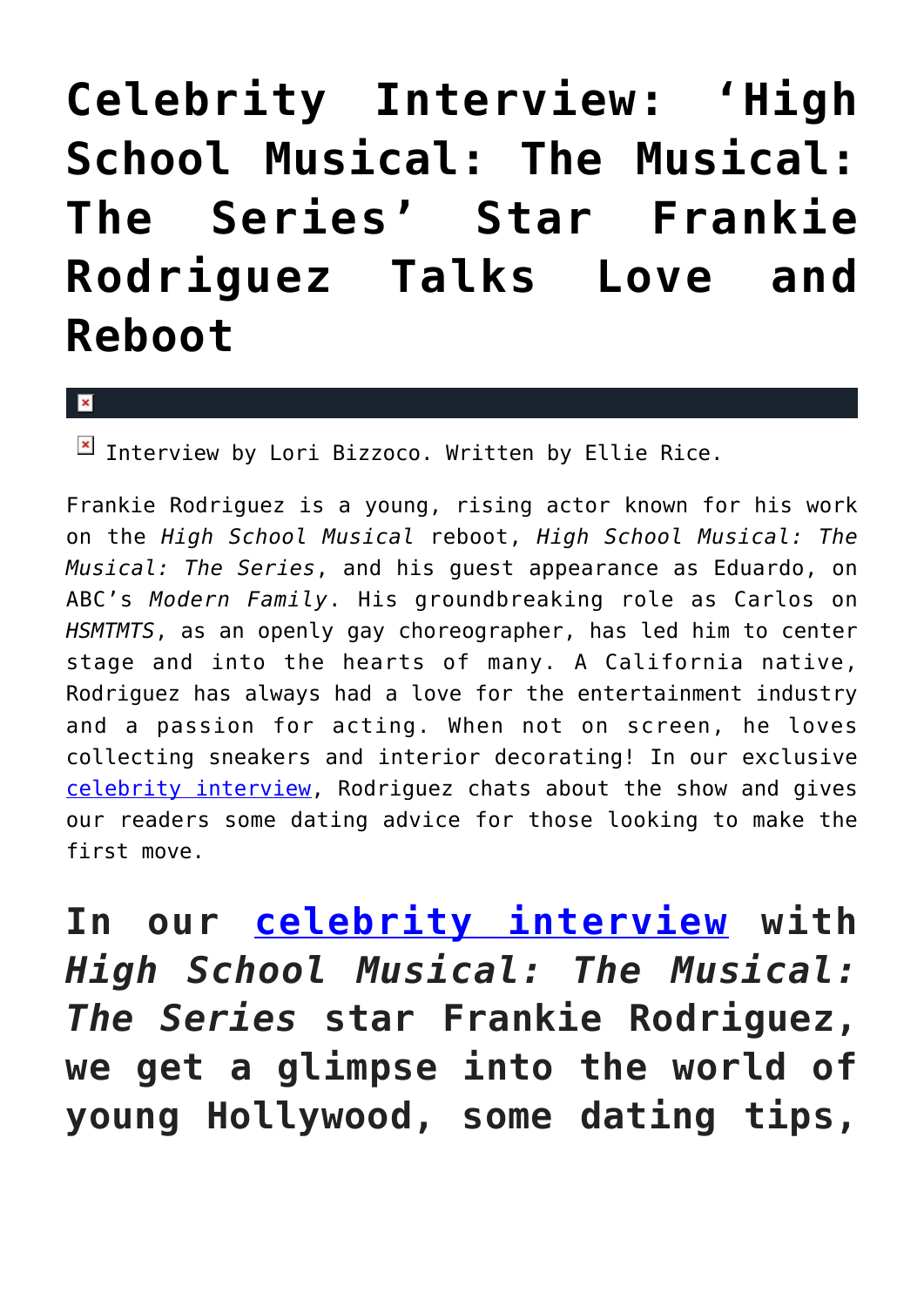## **and insights on the** *HSMTMS* **series!**

*HSMTMTS* follows the students of the East High drama club as they are set to put on the school's first production of "High School Musical". Episodes feature musical numbers unique to the reboot, and some of the beloved melodies from the original. Relationships are formed as the students of East High embark on their high school journey.

**Related Link:** [Celebrity Interview: The Biggest Loser's Erica](http://cupidspulse.com/134302/celebrity-interview-biggest-loser-erica-lugo-weight-loss-new-season/) [Lugo Talks Weight Loss and New Season](http://cupidspulse.com/134302/celebrity-interview-biggest-loser-erica-lugo-weight-loss-new-season/)

As a member of such a beloved franchise and one that has been of constant relevance to popular culture, we asked Rodriguez how it felt to be a Wildcat. "I still pinch myself every morning. Getting to be a part of this franchise has been a literal dream come true." Citing Zac Efron and Ashley Tisdale as the only two original cast members he has yet to meet, he claims to be crossing all fingers and toes in hopes for an interaction with the pair!

We asked Rodriguez how he knew that a career in the film industry was where he should be. He explained, "I always loved singing and dancing, so I think a career in entertainment was always in the cards. I remember watching the sunset on my first night living in Los Angeles and thinking this is exactly where I'm supposed to be."

**Related Link:** [Relationship Advice: Will Your Perfect Partner](http://cupidspulse.com/126956/relationship-advice-perfect-partner-vision-become-reality/) [Vision Become Reality?](http://cupidspulse.com/126956/relationship-advice-perfect-partner-vision-become-reality/)

And, with moving to a new city comes new relationships. Viewers watched as Rodriguez' character on the show, Carlos, found love this season after taking that leap of faith, and hopefully inspiring others to do the same. We asked Rodriguez if he had a special someone in his life to which he joked, "Does a cardboard cutout of Zac Efron count? Haha, KIDDING!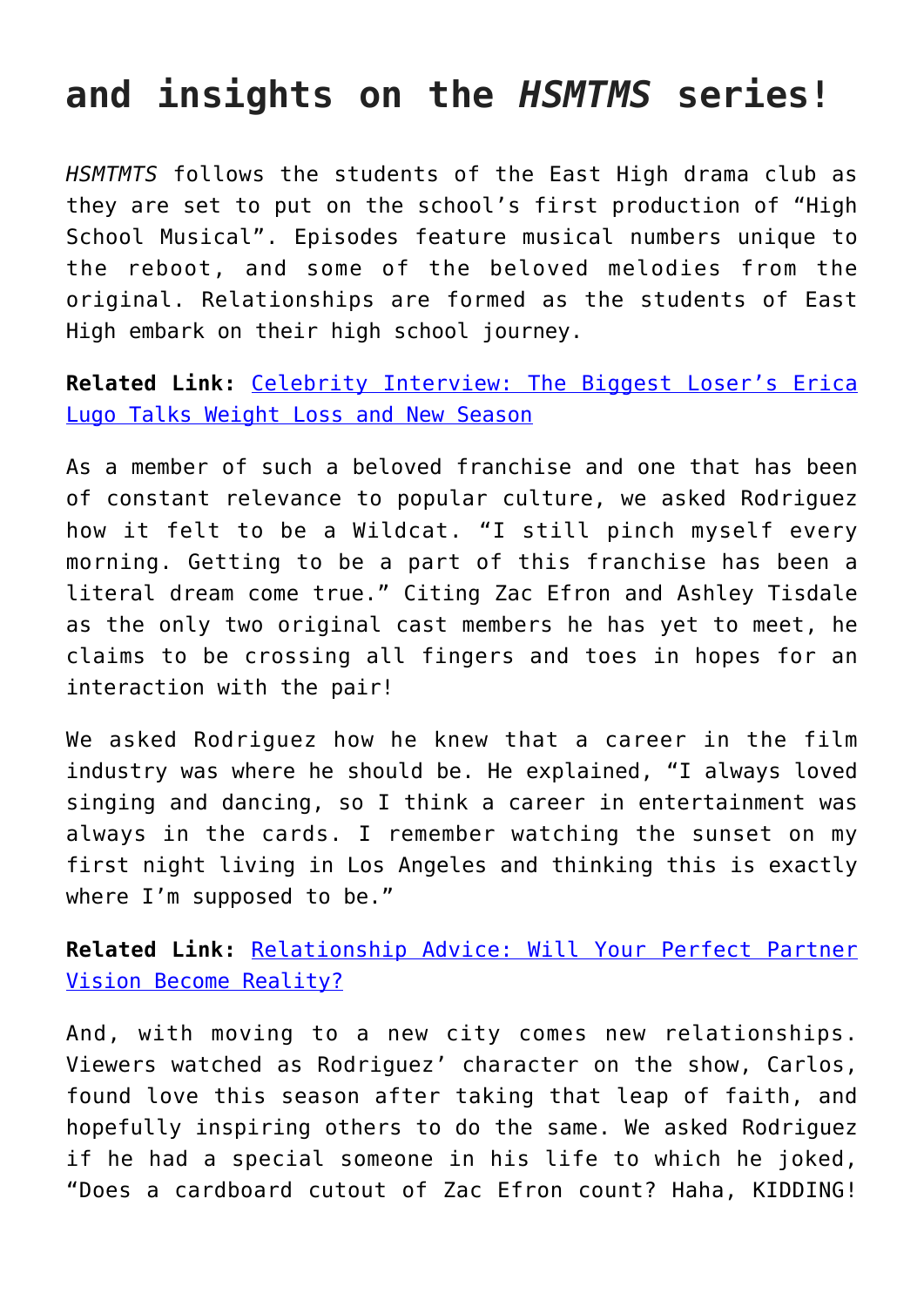Yes, there is someone very special. : )"

Diving into a new relationship can be scary, especially if you are unsure of the other person's feelings towards you. But as Rodriguez told us, "Take the chance! If they say 'yes,' AMAZING! But if it doesn't turn out your way, that's okay too! Have your BFF ready with your favorite ice cream and romcom". We think this is some pretty sound advice, as nothing heals a wounded heart quite like your friends and some Ben & Jerry's. Anything can happen, and you won't know until you take that chance, so be brave and bold!

After coming out to his friends and family at fifteen, Rodriguez has been very open about his sexuality. We asked him if he had any advice for teens ready to come out and express their own sexuality. He shared, "Even though coming out can be a little scary, it's so worth it! After coming out, I was able to put aside the fear of what other people would think, and I was able to live for myself. Life is way too short. Be YOU!"

The courage it takes to fully express yourself and be who you truly are is incredibly inspiring. Rodriguez explained that a standout moment during filming for him was the dance scene in the "Homecoming" episode, where he is able to be himself with the boy he likes. "It was such a moment for Carlos and Seb's relationship and history making for Disney. I'm so proud of that episode and to be a part of it". This show serves as a huge step in the direction of inclusion for Disney, as featuring teens from all aspects of life is so important for viewers to see.

So what can we expect from Frankie Rodriguez in the future? With *HSMTMTS* back for a second season, Carlos and the Wildcats will be tearing up our screens once again. Beyond that, we hope to see this self-described Broadway nerd taking the stage one day! As Rodriguez shared with us, "I'm very inspired by nice people who work incredibly hard. I've had so many coworkers (including the cast of *HSM*) who inspire me to go above